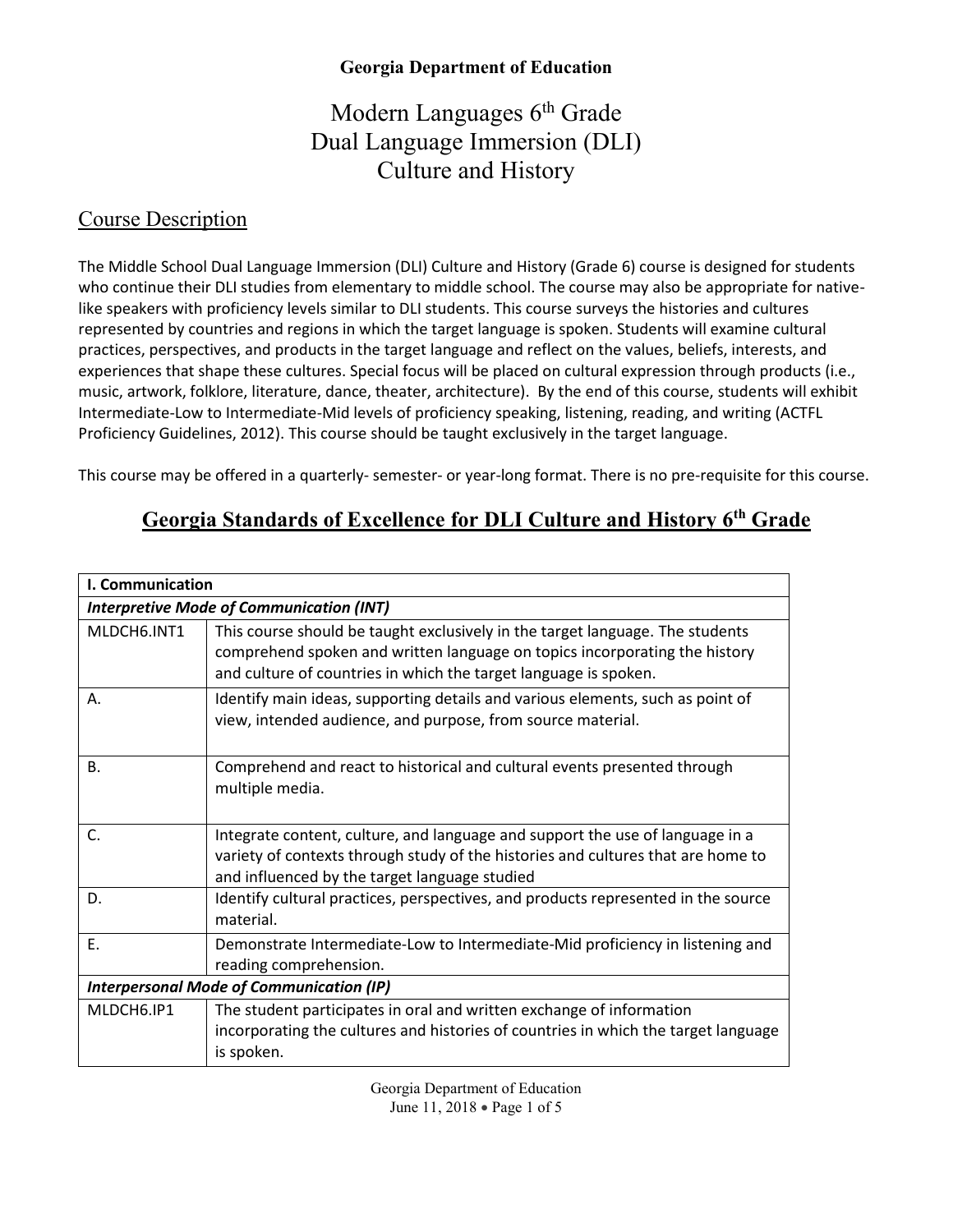| А.         | Use register appropriate to the situation                                                                                                                                                       |
|------------|-------------------------------------------------------------------------------------------------------------------------------------------------------------------------------------------------|
| В.         | Respond to questions and statements                                                                                                                                                             |
| C.         | Respond and produce questions and statements                                                                                                                                                    |
| D.         | Paraphrase and summarize information                                                                                                                                                            |
| Ε.         | Utilize appropriate grammar and syntax                                                                                                                                                          |
| F.         | Use a variety of vocabulary including idiomatic and culturally appropriate<br>expressions.                                                                                                      |
| G.         | Demonstrate Intermediate-Low to Intermediate-Mid proficiency Interpersonal<br>Speaking and Writing                                                                                              |
| MLDCH6.IP2 | The student initiates and sustains interaction using various communication<br>strategies.                                                                                                       |
| А.         | Request for repetition, clarification, and explanation                                                                                                                                          |
| В.         | Participate in extended oral and written activities reflecting the present, with<br>some usage of past and future tenses.                                                                       |
| C.         | Use paraphrasing, circumlocution, body language, and other creative means to<br>convey and comprehend messages.                                                                                 |
| D.         | Use self-correction.                                                                                                                                                                            |
| Ε.         | Describe and elaborate                                                                                                                                                                          |
|            | <b>Presentational Mode of Communication (P)</b>                                                                                                                                                 |
| MLDCH6.P1  | The students present information orally and in writing using familiar and new<br>vocabulary, phrases, and patterns in increasingly complex sentences and strings<br>of sentences. The students: |
| А.         | Summarize and communicate main ideas and supporting details from a variety of<br>authentic language materials                                                                                   |
| В.         | Produce brief oral presentations (with some errors in present tense, some errors<br>with past and future tenses).                                                                               |
| C.         | Write short, organized compositions (some errors in present tense, some errors<br>with past and future tenses).                                                                                 |
| D.         | Prepare and present organized, practiced, culturally authentic presentations (e.g.<br>poetry, skits, essays, or stories).                                                                       |
| E.         | Demonstrate Intermediate-Low to Intermediate-Mid proficiency in<br>Presentational Speaking and Writing                                                                                          |
| MLDCH6.IP2 | The student employs a variety of communication strategies in preparing and<br>giving oral and written presentations incorporating the themes of history and<br>culture                          |
| А.         | Present in extended oral and written activities reflecting the present, with some<br>usage of past and future tenses.                                                                           |
| В.         | When appropriate, students utilize paraphrasing, circumlocution, body language,<br>and other creative strategies to convey messages.                                                            |
| C.         | Students utilize organizational strategies (i.e. developing beginning, middle, and<br>conclusion, pacing, and delivery).                                                                        |
| D.         | Use self-correction.                                                                                                                                                                            |

Georgia Department of Education June 11, 2018 • Page 2 of 5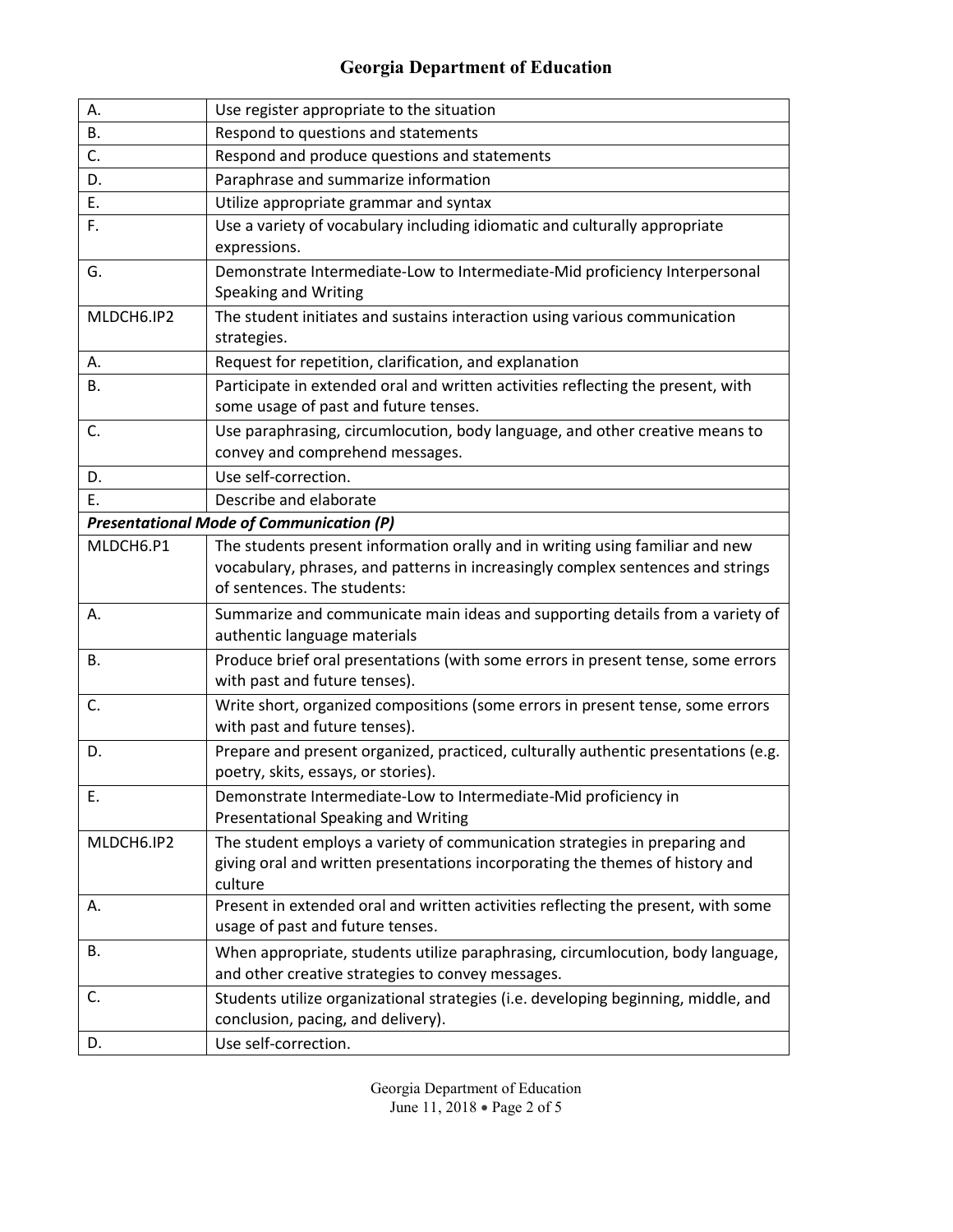| Ε.                                 | Demonstrate proper pronunciation, intonation, and writing conventions.                                                                                                                                                                                                                                      |
|------------------------------------|-------------------------------------------------------------------------------------------------------------------------------------------------------------------------------------------------------------------------------------------------------------------------------------------------------------|
| F.                                 | Demonstrate competency in culturally appropriate use of register and<br>consideration of audience.                                                                                                                                                                                                          |
| G.                                 | Demonstrate use of transitional words, phrases, and cohesive devices.                                                                                                                                                                                                                                       |
|                                    | <b>Cultural Perspectives, Practices, and Products (CU)</b>                                                                                                                                                                                                                                                  |
| MLDCH6.CU1                         | identify and discuss how historical and cultural events, products, and practices<br>are perceived in the students' own culture as compared to the culture(s) where<br>the target language is spoken                                                                                                         |
| Α.                                 | Discuss how the viewpoints of people in countries where the target language is<br>spoken are reflected in their practices and products (i.e. political systems, art,<br>architecture, music, history, and literature).                                                                                      |
| В.                                 | identify and discuss how historical and cultural events, products, and practices<br>are perceived in the students' own culture as compared to the culture(s) where<br>the target language is spoken                                                                                                         |
|                                    | <b>Connections, Comparisons, and Communities (CCC)</b>                                                                                                                                                                                                                                                      |
| MLDCH6.CCC1                        | Identify and discuss how language, literacy, and cultural competencies in the<br>target language connect to competitive advantages in a variety of career fields in<br>the U.S. and abroad.                                                                                                                 |
| MLDCH6.CCC2                        | Involve cultural representatives and organizations to learn firsthand perspectives<br>from natives of the culture(s) and countries where the native language is spoken                                                                                                                                      |
|                                    |                                                                                                                                                                                                                                                                                                             |
| <b>Summary of Skills Developed</b> | Modern Languages Middle School DLI (language) Connections: Culture and History (Grade 6).                                                                                                                                                                                                                   |
| Excellence for Modern Languages.   | Typical ML DLI Connections: Culture and History (grade 6) students will exhibit varying levels of<br>proficiency. The following list is intended to guide instruction and to assist teachers with their<br>planning by providing a two-page reference to the elements described in the Georgia Standards of |
| <b>Skills developed in MLDLC1</b>  |                                                                                                                                                                                                                                                                                                             |
| The students:                      |                                                                                                                                                                                                                                                                                                             |
| MLDCH6.IP1A                        | Use appropriate register                                                                                                                                                                                                                                                                                    |
| В.                                 | Respond to questions and statements                                                                                                                                                                                                                                                                         |
| C.                                 | Respond and produces questions and statements                                                                                                                                                                                                                                                               |
| MLDCH6.IP1D                        | Paraphrase and summarize                                                                                                                                                                                                                                                                                    |
| E                                  | Use appropriate grammar and syntax                                                                                                                                                                                                                                                                          |
| F                                  | Use a variety of vocabulary and expressions                                                                                                                                                                                                                                                                 |
| G                                  | Demonstrate Intermediate-Low to Intermediate-Mid Proficiency                                                                                                                                                                                                                                                |
| MLDCH6.IP2A                        | Request repetition, clarification, and explanation                                                                                                                                                                                                                                                          |
| В                                  | Participate in oral and written                                                                                                                                                                                                                                                                             |
| С                                  | Use paraphrasing, circumlocution, and other means to convey and comprehend                                                                                                                                                                                                                                  |
| D                                  | Use self correction                                                                                                                                                                                                                                                                                         |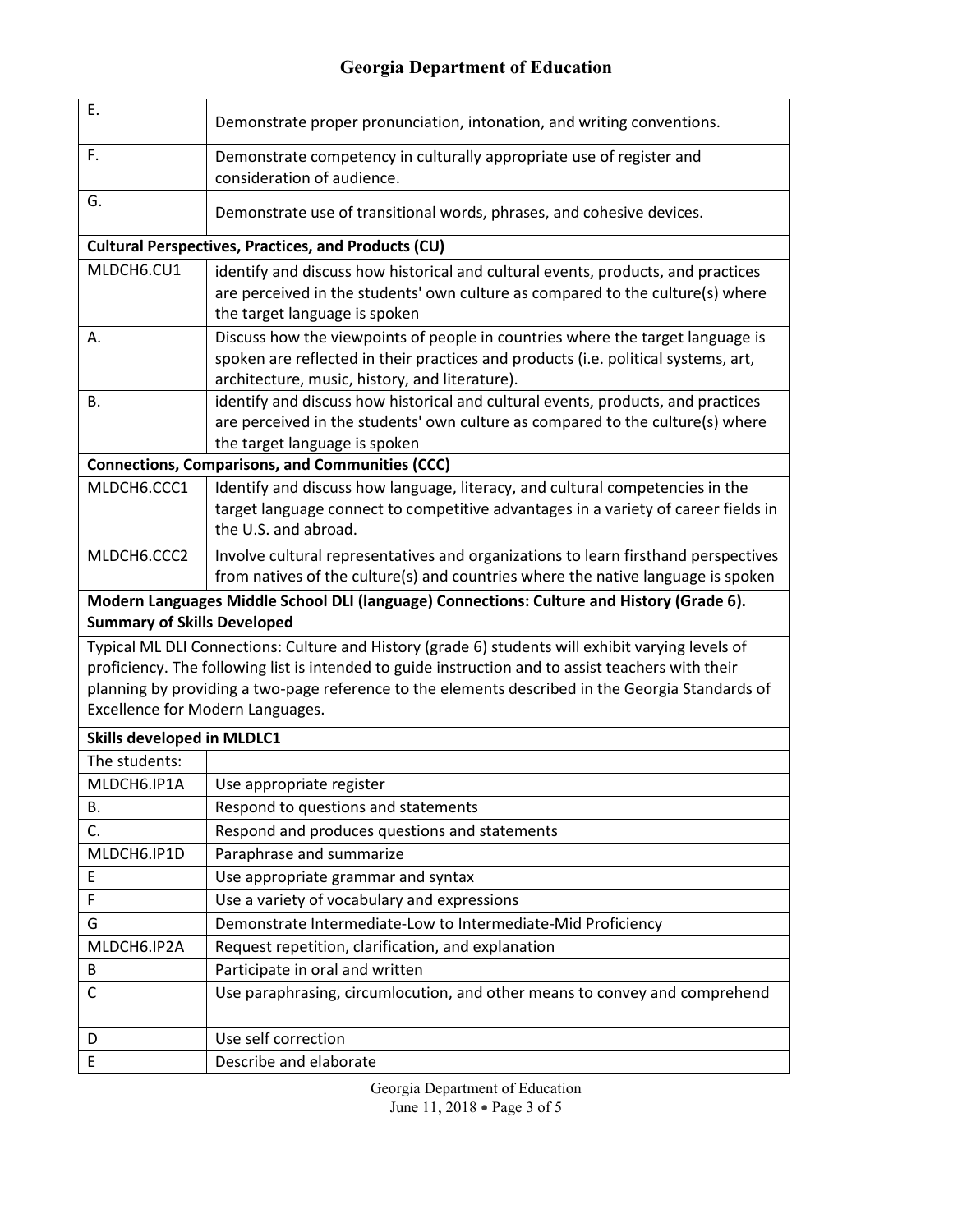| $\mathsf F$  | Use proper pronunciation, intonation, and writing conventions                             |
|--------------|-------------------------------------------------------------------------------------------|
| G            | Use culturally appropriate gestures                                                       |
| H            | Use transitional words, phrases, and cohesive devices                                     |
| MLDCH6.INT1A | Identify main ideas and supporting details                                                |
| B            | Understand subtleties of meaning                                                          |
| C            | Recognize timeframe, mood, aspect, and voice                                              |
| D            | Comprehend and react to current events and issues                                         |
| E            | Understand connected discourse                                                            |
| F            | Identify cultural perspectives                                                            |
| G            | Demonstrate Intermediate-Low to Intermediate-Mid Proficiency                              |
| MLDCH6.P1A   | Summarize and communicate main ideas and supporting details                               |
| B            | Produce brief oral presentations                                                          |
| $\mathsf{C}$ | Write short, organized compositions                                                       |
| D            | Prepare and present culturally authentic presentations                                    |
| MLDCH6.P1E   | Demonstrate Intermediate-Low to Intermediate-Mid Proficiency                              |
| MLDCH6.P2A   | Present extended discourse in multiple timeframes                                         |
| MLDCH6.P2B   | Use circumlocution, paraphrasing, and other strategies.                                   |
| C            | Utilize organizational strategies to prepare presentations                                |
| D            | Use self correction                                                                       |
| E            | Use proper pronunciation, intonation, and writing conventions                             |
| F            | Appropriate use of register and consideration of audience                                 |
| G            | Use transitional words, phrases, and cohesive devices                                     |
| MLDCH6.CU1A  | Understand, describe, and discuss products and perspectives of the culture                |
|              | studied.                                                                                  |
| B            | Understand, describe, and discuss practices and perspectives of the culture               |
|              | studied.                                                                                  |
| MLDCH6.CCC1  | Identify and discuss connections with career fields.                                      |
|              | Modern Languages Middle School DLI (Janguage) Connections: Culture and History (Grade 6): |

**Modern Languages Middle School DLI (language) Connections: Culture and History (Grade 6): Course Themes**

The following are recommended themes for Modern Languages Middle School DLI (language) Connections: Culture and History (Grade 6). These interrelated themes integrate content, culture, and language and support the use of language in a variety of contexts through study of the histories and cultures that are home to and influenced by the target language studied. Recommended contexts vary by language. Refer to instructional calendars for further details and support. Teachers may wish to work closely with history, social studies, and art teachers in their schools to reinforce and build on cross-curricular themes.

| <b>Course Themes</b> |
|----------------------|
| Music                |
| Art                  |
| Legends and Folklore |
| Architecture         |